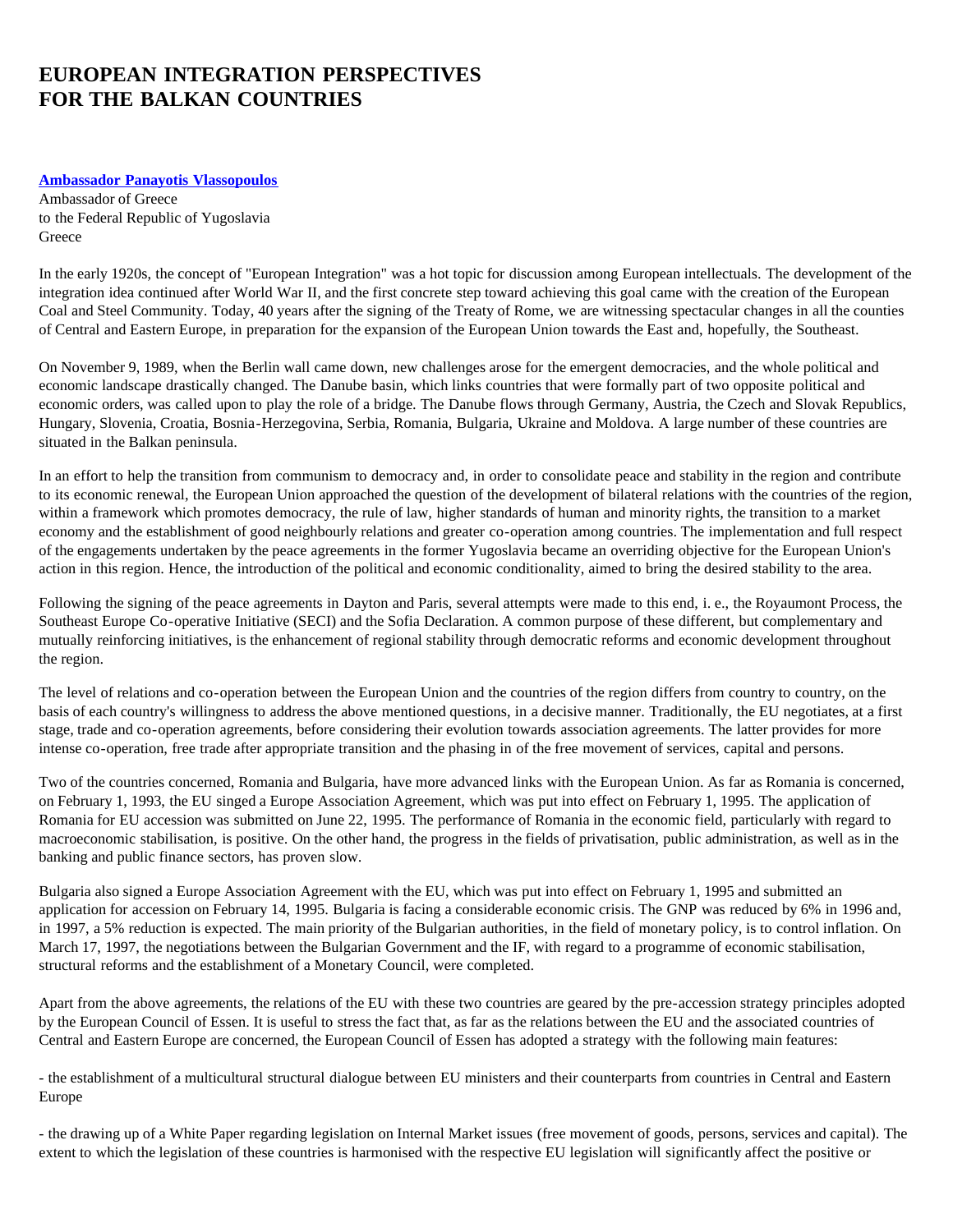negative opinion of the Commission concerning the application of the candidate countries for accession

- the restructuring of PHARE resources with the adoption of indicative, long-range planning

According to the resolutions of the European Councils of Madrid, Florence and Dublin, concerning EU expansion, the European Commission has been reviewing accession applications since the completion of the Intergovernmental Conference of 1996. In reference to the countries of South-eastern Europe, which have not signed an Association Agreement with the EU, i. e., Bosnia-Herzegovina, Croatia, FRY, FYROM and Albania, the EU has decided, as mentioned above, to establish political and economic conditions, as a basis for a coherent and transparent policy towards the development of bilateral relations in the field of trade, financial assistance and economic co-operation.

A number of general conditions apply to all of the above countries, while specific additional conditions apply to certain ones, i. e. those relating to obliga-tions arising under different peace agreements. A general condition consists of the undertaking, by the country concerned, of a genuine commitment to engage in economic reforms, significant steps toward co-operation with its neighbours and toward the establishment of open relations, including the free movement of people and goods. Other general conditions refer to: (a) a credible offer, by the country concerned, to develop genuine opportunities for displaced persons and refugees to return to their native countries and to re-admit nationals who are presently illegally in the territory of an EU Member State; (b) a commitment to engage in democratic reforms and to comply with the generally recognised standards of human and minority rights; and, (c) abstinence from generally discriminatory treatment and harassment of minorities by public authorities.

As early as 1992, the EU consummated a non-preferential Trade and Co-operation Agreement - without a financial protocol - with Albania. The above agreement contains an evolutionary clause, referring to the objective of an association agreement, when conditions are met. Both sides have also agreed on a political dialogue, in a Joint Declaration. FYROM has also become a beneficiary of PHARE and benefits from preferential access to the EU market and from the GSP for agricultural products. As far as the Federal Republic of Yugoslavia (FRY) is concerned, on April 24, 1997, the General Affairs Council finally adopted a European Commission's draft regulation for extension of autonomous trade measures to the FRY, for the year 1997. The above measures constitute preferential concessions, which provide for the exemption of customs duties and the abolition of quantitative restrictions - quotas - for industrial products, as well as special concessions for various agricultural products.

The decision for granting trade preferences to the FRY was accompanied by the adoption of a political Declaration by the Council, which justifies the time conjuncture and the reasons, which lead to the above decision, including relevant demand of the Serbian opposition, danger of collapse of the economy with unpredictable consequences for regional stability, and progress in the implementation of the recommendations included in the Gonzalez report.

On the other hand, the mentioned Declaration underlines the necessity for a full and speedy implementation of the Gonzalez report. This includes acceptance of the OSCE facilitation of the dialogue between government and opposition and the initiation of a political dialogue, a further improvement of the draft media law, as well as reform of the electoral law and independent operation of the judicial system. In the absence of progress by the FRY towards meeting these criteria, the Council may proceed to a revision of its decision to grant autonomous trade measures. In addition, the EU expects, from Belgrade, the invitation of a substantial dialogue with the Kossovo Albanians, on the status of Kossovo within the borders of the FRY and on the exercising of credible pressure on the Bosnian Serbs to co-operate in institution building and in bringing war criminals to justice before the International Tribunal.

In Croatia, the circumstances have not yet permitted the negotiation of an agreement similar to those with Albania and FYROM. Negotiations for a co-operation agreement with Croatia, and the application of the PHARE programme, were suspended following the Croatian military operation in the UN Protected Areas (Krajinas), in August 1995. Croatia's role in the implementation of the peace agreements and its record on human and minority rights have not yet permitted the resumption of negotiations and the implementation of the PHARE programme. More specifically, the resumption of negotiations is conditional upon the Croatian compliance with the obligations under the Basic Agreement on Eastern Slavonia, its co-operation with UNTAES and OSCE, the opening of the customs border between Croatia and Republika Srpska, and also upon evidence of credible pressure on the Bosnian Croats to dissolve Ilerceg-Bosna structures and co-operate on the establishment and operation of the Muslim-Croat Federation.

Regarding Bosnia-Herzegovina, negotiations for a co-operation agreement with the EU will not be possible before the establishment of operational institutions, as provided for in the constitution. Negotiations are also conditional upon the formulation of foreign trade and customs policy, the beginning of a credible process towards free movement of persons, goods and capital within the country, co-operation with the High Representatives on Brcko, evidence of the implementation of a truly united City Council in Mostar, and co-operation with the International Tribunal in bringing Bosnian war criminals to justice.

Greece is making great efforts to serve as a bridge of good will and stability in the Balkans and to promote the integration of the region to the European structures. It has undertaken specific initiatives in the wider context of the European integration process, so that the Balkan countries can be closely involved and associated with European institutions in the political, economic and security fields.

Greece has always maintained that the expansion process should be an open and transparent one, based on a balanced geographical approach in order to better serve the effort for stability in the Balkans. We feel that the Balkan States are steadily heading towards European integration